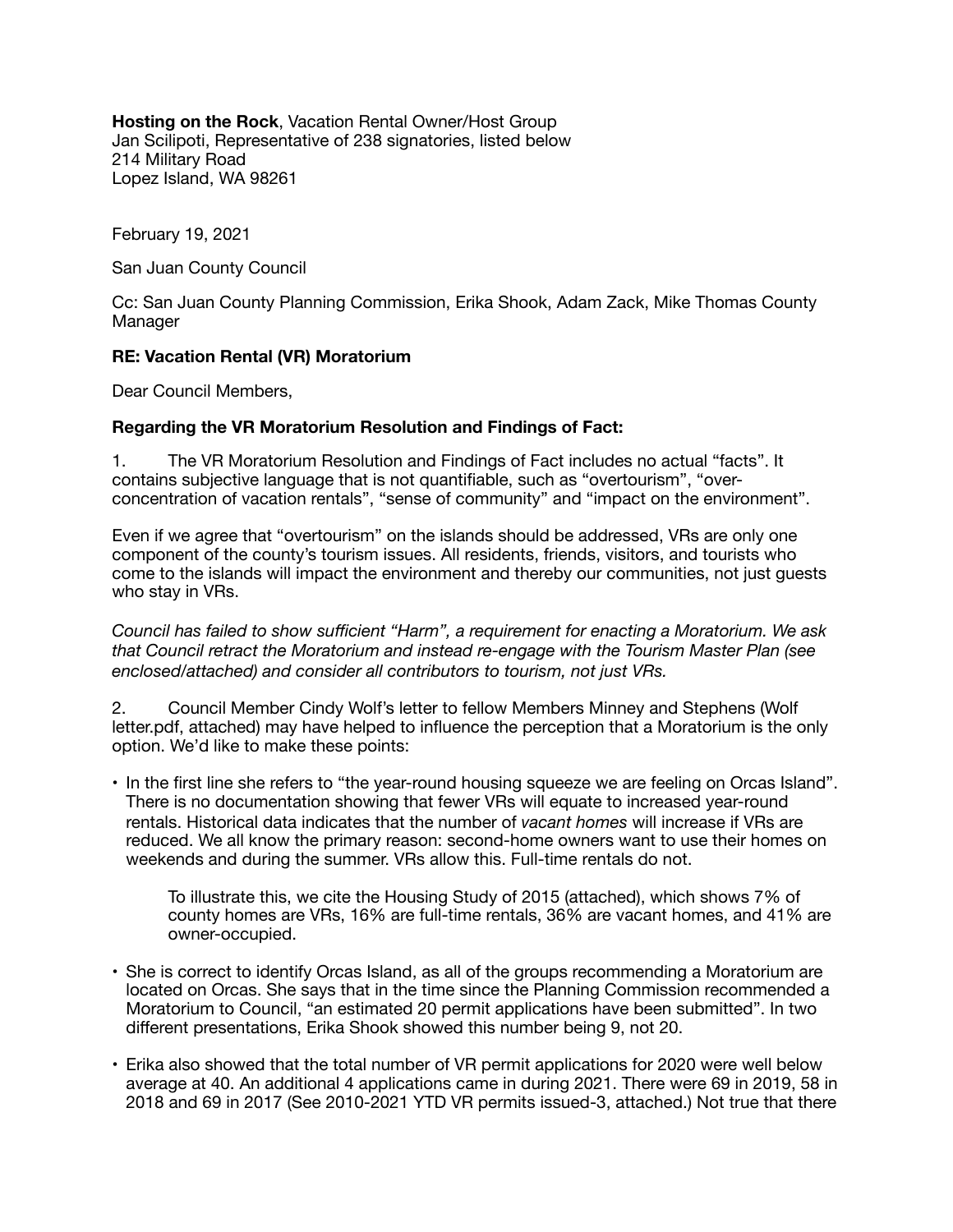would be a rush, as shown by the application totals and also because it has been threatened for over a year that a moratorium would be put in place.

• The letter included 4 attachments. She refers to one, "a study from May 2000" (May 2000 socioeconomicgrowth.pdf, attached), which studies housing in Aspen, Nantucket, Martha's Vineyard and Block Island and then compares their characteristics to the San Juan Islands. In this 50-plus page document, Vacation Rentals are not mentioned *at all*. This 20 year old study may have meaning, but it does not inform a need for a VR Moratorium.

Our response to this letter:

- *• Do not extend issues from specific areas on Orcas to the entire county.*
- *• Consider a Moratorium only in the Eastsound Subarea and Deer Harbor.*
- *• There was no rush on VR permits. In fact, there was a significant reduction in applications in 2020.*
- *• "Overtourism" may be an issue to address, but Vacation Rentals should not be singled out with this heavy-handed Moratorium.*

3. Regarding neighborhood concerns that VRs have negative consequences on the environment and sense of community:

We are surprised that Council has not been more outspoken about the year and a half process that culminated in new restrictions in 2018, each of which specifically addressed these concerns. A few are: a 24-hour number for neighbors to call, posting of vetted House Rules, a limitation on number of guests both staying and visiting, and annual septic tank inspections for VRs (non-VR homes must be inspected every 3 years).

Since it has been only eighteen months since these restrictions took effect, we ask that Council give them time to take effect. We believe the Moratorium is unnecessary, given that we have neither experienced the full effect of the 2018 restrictions nor has Council evaluated their efficacy.

#### Our request:

*A Moratorium is unnecessary, given that we have not experienced the full effect of the 2018 restrictions.* 

*Council should initiate an education plan that informs islanders about the restrictions, fees and reporting that VR owners have begun doing on their behalf.* 

### **Moratorium Recommendations:**

### **1. Retract the Moratorium**

This VR Moratorium is a blunt instrument that was implemented in a rushed manner and will take too much of the Planning Staff's focus and resources for too long (currently scheduled through July 2022). In addition, this is not what we should be focused on during a Pandemic which has hamstrung our local businesses and residents. County resources and staffing should be used for economic recovery, COVID vaccinations and testing, and the Comprehensive Plan revision.

*Regarding "overtourism": Stop scapegoating VRs for overall tourism issues.* Return to the process begun with the Tourism Master Plan and include VR owners in the process.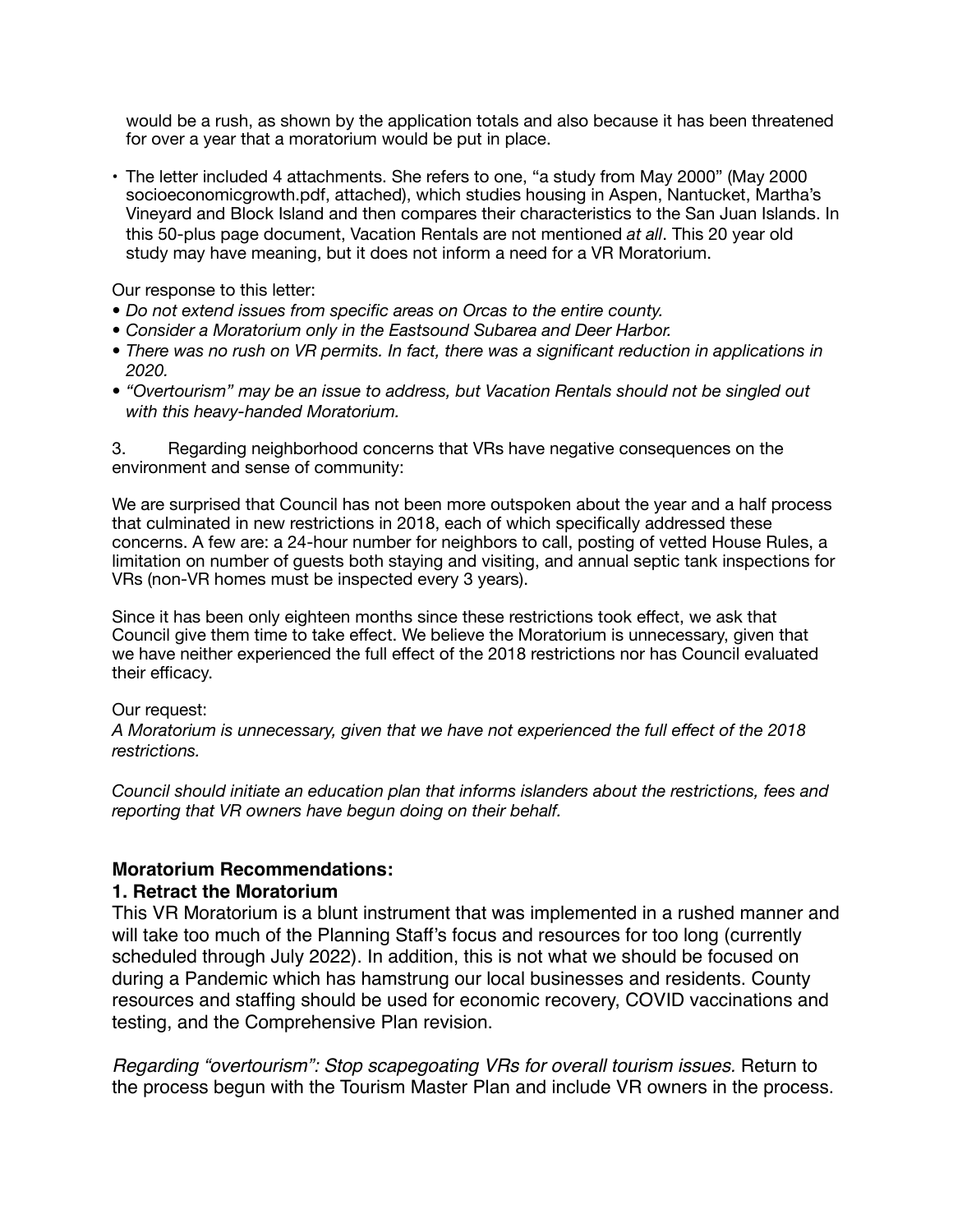*Regarding VRs: set a maximum of 50 new permit applications for 2021.* Deal with the 360 non-compliant VR permits, allow the 2018 restrictions to show positive effects, and educate residents about the changes that have been made to support neighborhoods. In the meantime, work through the proper process (with the Planning Commission and the Planning Staff) to deal with specific issues that remain.

**-or-**

# **2. Revise the moratorium to include only affected areas, for instance, Eastsound and Deer Harbor on Orcas. These areas have specifically requested Moratoriums.**

*Do not limit the entire county because of issues in identifiable areas.*

# **Regarding the Four Work Plans that will be created:**

# **1. A Vacation Rental (VR) Cap, county-wide and by island**

*We are in agreement that a cap is a positive step for the islands.* 

One of our members recently researched and made a presentation regarding regulatory Caps in the vacation destinations of Savannah, GA, Manzanita, OR and Yachats, OR (2021 Caps for HostingontheRock.pdf, attached). Each uses a percentage of housing units as the method to calculate the Caps. She then applies this method to one of our local neighborhoods, the Orcas Highlands. Surprisingly, the percentage of existing Compliant, Active VRs comes in at only 6% of the total number of housing units.

In Savannah, owner-occupied parcels are exempt from Caps. This could be appropriate for San Juan County.

*When discussing total numbers of VRs for a potential Cap system, it is important to differentiate between Compliant and Non-compliant (currently at 360), as well as how many of the Compliant permits are Inactive or Active. Consider exempting owner-occupied parcels from Caps.* 

## **2. Reducing non-compliant permits**

*We are in agreement that this should be a first step.*

*Additionally, we do not think further changes with the permitting system should be done before we have seen the effects of the 2018 revisions, including reducing non-compliant permits.* 

There were several comments during the Council meeting about how this is the first year we have seen the results of the 2018 revisions, and there was positive feedback about the effect of several components. We still have 360 permits that are not in compliance.

Budget concerns (for staffing) have been mentioned as a deterrent for processing noncompliant permits. The county now has VR income from the VR Lodging tax (\$4 million since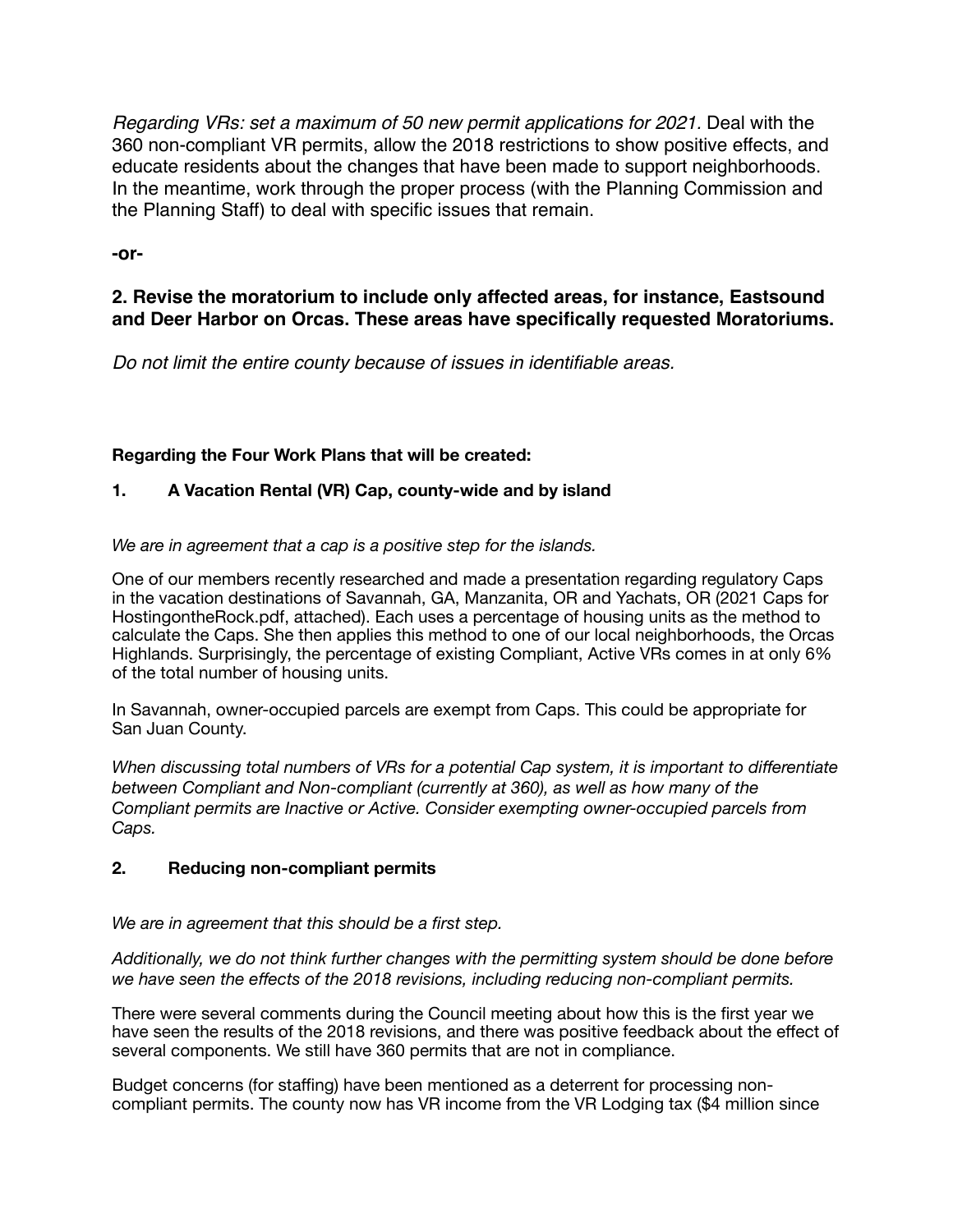2017), annual permit fees, and application fees. All this income is new and in our opinion should be used immediately to stop non-compliant permit holders from renting their homes.

## **3. Eliminating permits that run with the land. This could be when a property sells or could be by 'timing out' permits.**

*Our group has split opinions about whether permits from this point forward should or should not run with the land. We do not agree that permits should 'time out', or be limited to a set number of years.*

We understand that prior to the 2018 revisions, the permits will continue to run with the land.

We would like more information about the implications of whether permits from this point forward should run with the land. What are the issues that have brought you to this recommendation?

If a resident does not choose to sell their property and has a permit, they should be able to operate their VR for as long as they choose. Being a VR host requires an investment of capital and time, and the income is important to many residents. Limiting the time that a VR can be operated is undue hardship to owners.

This seems to be regarded as a problem from Councils' perspective based on discussions during meetings. On what scale is this actually happening? How often does a new homeowner choose to keep the permit in compliance? Of home sales in the last 3 years, how many new owners of homes with existing permits chose to maintain the permits in compliance?

#### **Final Comments:**

#### **Revenue derived from the 2% Lodging Tax has infused over 4 million dollars into our community and services since 2017.**

We recognize that over the last few years the VR Working Group on Orcas has been active in building a case for further restricting VRs. Many VR owners were displeased with the controlled nature of the meetings. As a result, some owners withdrew from the process because they felt dialogue was one-sided and not participatory. It was intimidating to many attendees.

The resulting interactions with the Planning Commission and Council have been biased and one-sided, and have not taken into account the opinions and knowledge of the owners who actually run county VRs and interact with the guests.

*Please recognize that this Moratorium is too impactful, and begin to include Vacation Rental owners in the discussion.* 

We appreciate your consideration,

Jan Scilipoti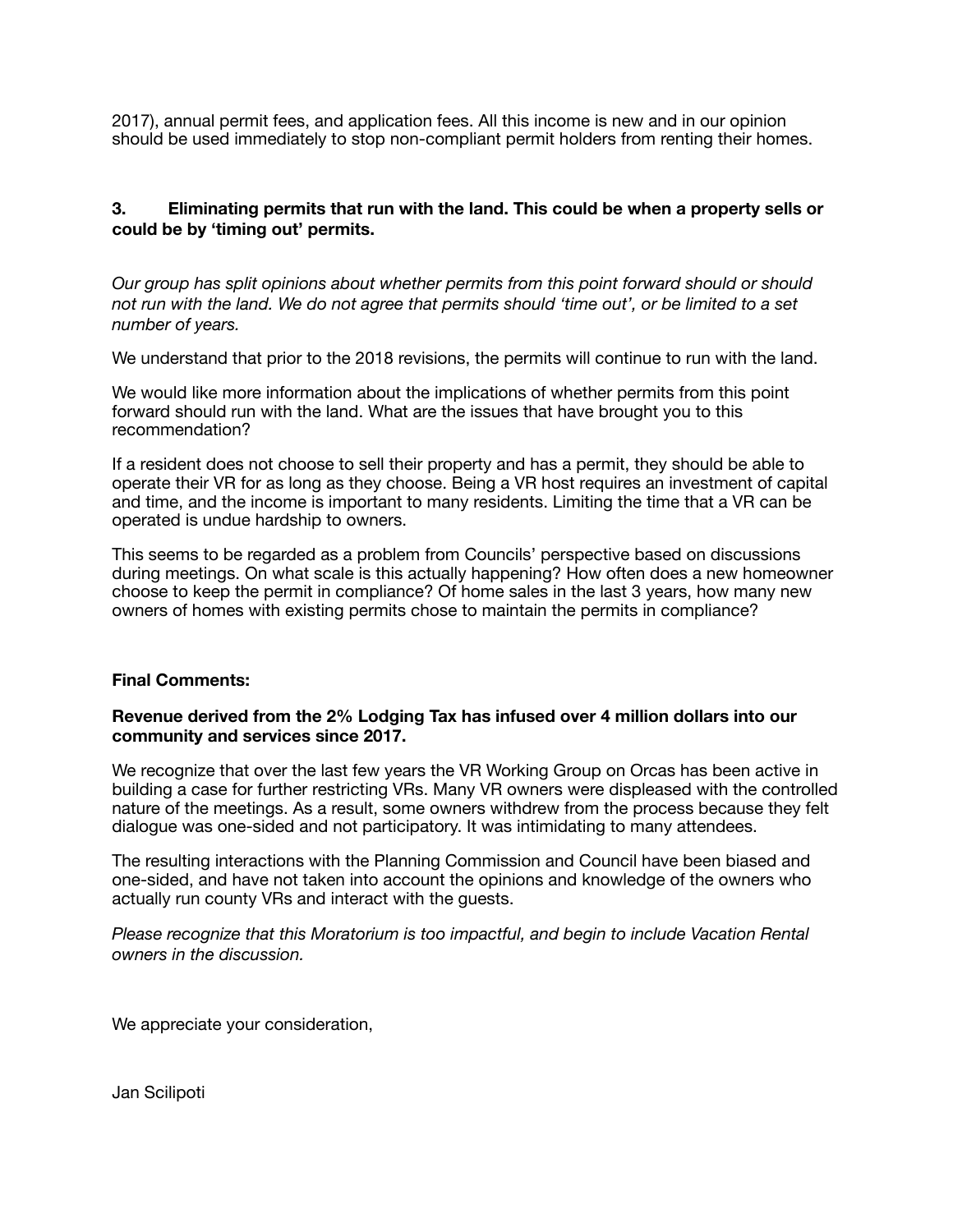Attached Documents:

- 1. Orcas Business Letter to the Council.pdf
- 2. Wolf letter.pdf
- 3. 2015 Housing Data showing VR LTR Vacant FT.png
- 4. May 2000 socioeconomicgrowth.pdf
- 5. 2021 Caps for HostingontheRock.pdf

#### **The following islanders have asked that their names be included in support of the vacation rental opinions that I've outlined above.**

Erin & Pete Ancich, San Juan Island Jenny, Kirk, Mary and Toni Ancich, San Juan Island Connie Andersen, Friday Harbor David and Susan Ambrose, San Juan Island Connie Anderson, San Juan Island Neal Anderson, Lopez Island Kerry Andrews, San Juan Island Brian B, San Juan Island Jessica Bacon, Friday Harbor Linda Bannerman, Orcas Island Susan Barkshire, San Juan Island Ryther Barbin, San Juan island Michelle Bayba, Orcas island Larry Bearg, Orcas Island Elspeth Bellhart & Michael Bellhart, San Juan County Sarah Bernstein, San Juan island Bonnie Oak Boesky, Orcas Island Josh Boudreau, San Juan Island Jeffrey Bozanic, Property Owner, San Juan Island Archie Brooks, San Juan Island Carrie L. Brooks, San Juan Island Brad Brown, Orcas Island Samantha Bryner, San Juan Island Steve Buck, San Juan Island Ryan Burke, San Juan Island Anita Callegari, San Juan Island Robert Callegari, San Juan Island Bette Cantrell, San Juan Island Christian and Trina Carlson Kim Contreras, San Juan Island Lew and Debbie Dickinson, San Juan Island John Dreesmann, San Juan Island Celes Eckerman, San Juan Island Jerry & Marilyn Eisner, Orcas Island Jim & Cathy Ferran, Orcas Island Brandy Carpentier, San Juan Island Emma Jean Carpentier, San Juan Island Natalie Chevalier, San Juan Island Dan Christopherson, Orcas Island (Continue on next page)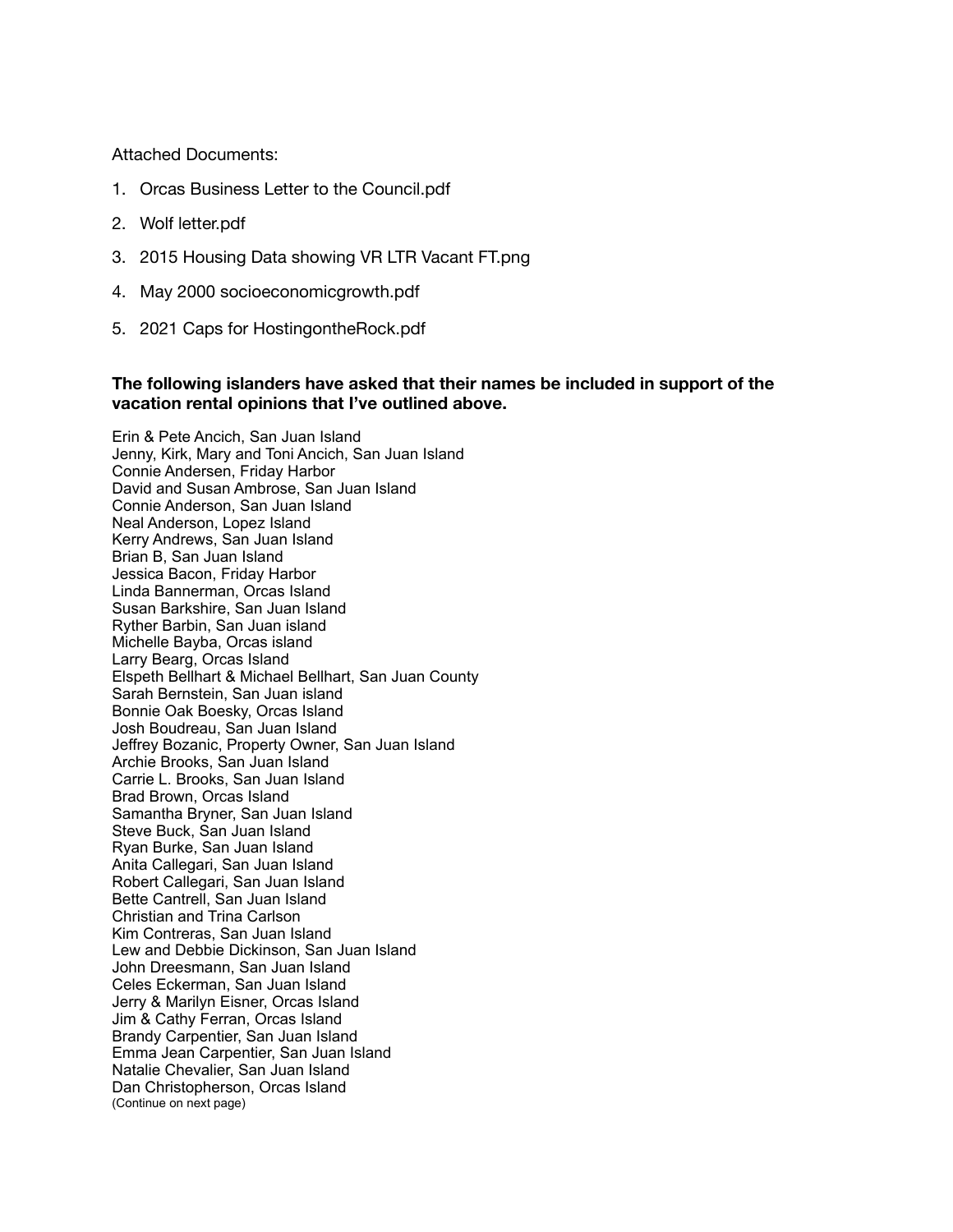Meg & Bob Connor, Orcas Island Jim Cooper, San Juan Island Val Cooper, San Juan Island Paul Cooper, San Juan Island Cathryn Curlett, Orcas Island John & Katie Curlett, Orcas Island Peter Dammann, San Juan Island Deb Dickerson, San Juan Island Sherri & Paul Doherty, Orcas Island Bj Dollahite Audrey Dolsen Dwight Duke, Orcas Island Celes Eckerman, San Juan Island May and Wes Edholm, San Juan Island Brian Ehrmantraut, Orcas Island Rivka Eisner & Mark Lever, Orcas Island Mary Jane Elgin, Orcas Island Heidi Evans, San Juan Island Kim Fackrell, Orcas Island Susan Fallat, San Juan Island Enos & Kathy Farnsworth, San Juan Island Marjorie Fielding, San Juan Island Andrew Fleming, San Juan Island Bob Frangooles & Anne Pace, San Juan Gary Franklin, San Juan Island Deb Fritz, San Juan Island Evelyn Fuchses & Michael Mckinstry, Orcas Island David and Katie Gaible Tawnie Gallaghan, San Juan Island Lauren and Michael Gardiner, Snohomish County Janay Geiser, San Juan island Aylene Geringer and Mark Zipkin, San Juan Island Brian & Rachel Goodremont, Friday Harbor Anders and Lori Goranson, Orcas Tiffany Goudey, San Juan Island Tina Grace, Orcas Island Jack and Ladell Grandsaert, San Juan Island Chris Grifo, San Juan Island Elise M. Grisel, San Juan Island Peter A Grisel, San Juan Island Susan & Wally Gudgell, Orcas Island Pierrette Guimond, Orcas Bob Halliday, Orcas Island Rebekah Halpern, Property Owner San Juan Island Dennis Hamel, Orcas Island Mark & Kati Heckele, Friday Harbor, San Juan Island David & Nancy Hodges, San Juan Island George and Teresa Holland, San Juan Island Marlace Hughes, Orcas Island Rebecca Hughes and Howard Crowell, San Juan Island Cheryl Jackson, Orcas Island Capella & Nick James, San Juan Island Cheryl Jefford, Orcas Island Lauren, John, Melissa, Scott and Kelly Jacobi, San Juan Island Logan Johnson William Johnson, Lopez Island Boyd, MaryAnn, Nanette and Wayne Judd, San Juan Island (Continue on next page)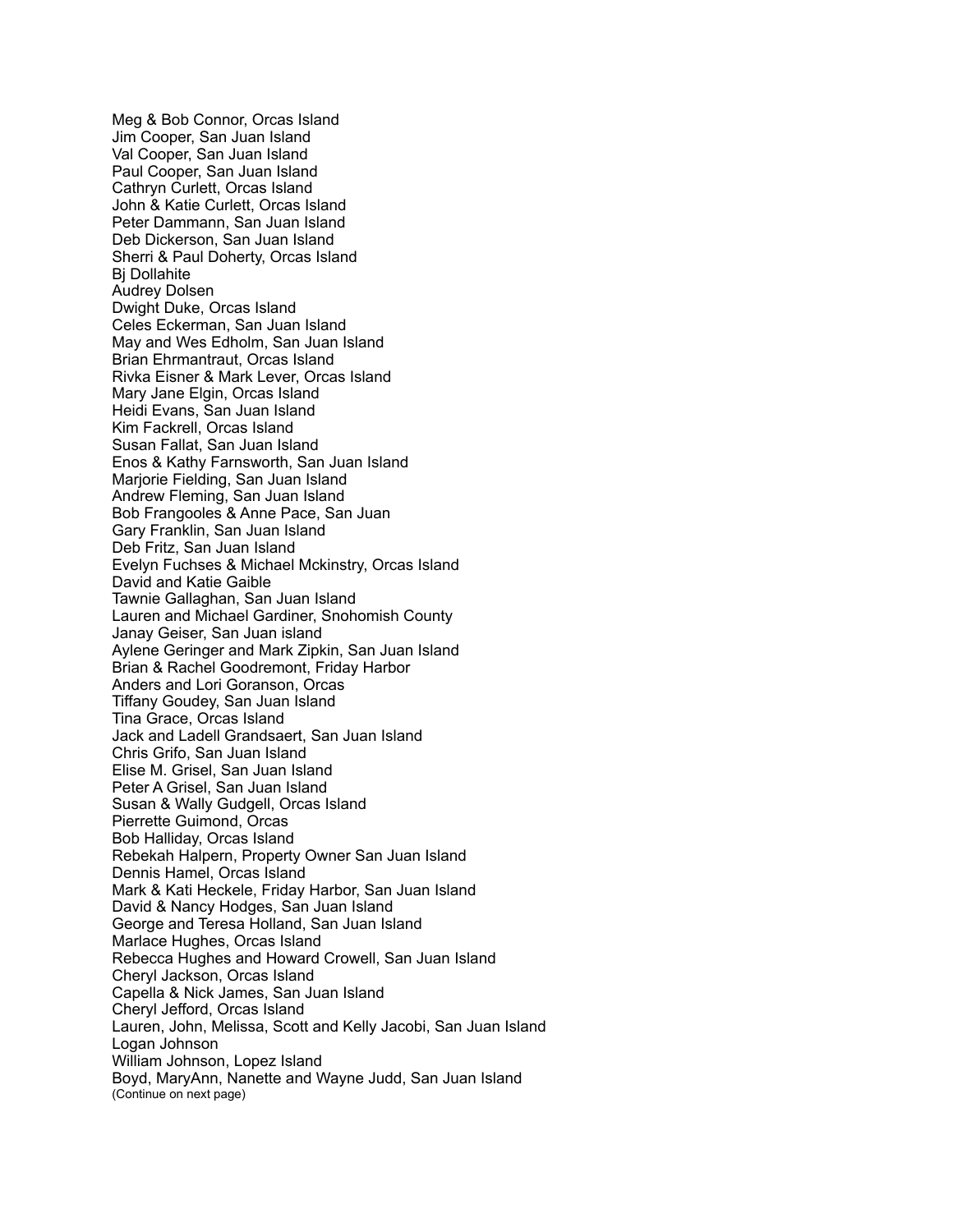Pam and John Keffer, San Juan Island Warren and Tracy Kelly, Orcas Island Jana & Randy Kessinger, San Juan Island Becky Kilpatrick ,San Juan Island Sara Kissel, Orcas Island Amy Knutson, San Juan Island Dana Knutson, San Juan Island Jesse Knutson, San Juan Island Meghan Korb, San Juan Island Johannes & Angie Krieger, San Juan Island Alex Krieger, San Juan Island Eric Krieger, San Juan Island Laura Krieger, San Juan Island Luz Krieger, San Juan Island Malorie Krieger, San Juan Island Wolf Krieger, San Juan Island Wolfram Krieger, San Juan Island Omeed and Jonathan Kroll, San Juan Island Colas Kronschnabel Andy Kronschnabel Claudia La Cava,San Juan Island Kelsey Larrabee, San Juan Island Marc Lampe, SanJuan Island Julie & Peter Larsen, San Juan Island Tim and Melinda Larson, San Juan Island Barb & Scott Leeming, San Juan Island Vicki Leimback, Orcas Island Jim and Amy Lepien, Orcas Island Trini Leslie, San Juan Island Yasuko and David Lewin, San Juan Island Dom Liberatore, San Juan Island Carol & Max Lyons, Orcas Island Cheryl Loder, San Juan Island Josi Long Juan and Heidi Lopez, San Juan Island Jenny Low, San Juan Island Sybil & Travid Mager, San Juan Island Brittany Mahoney, San Juan Island Peg Manning, Orcas Jessica & Trent Martenson Daniel Marty, Orcas Michele Mayer, San Juan Island Brent & Doris McDonald, Orcas Island Mike Mcgillivray, San Juan Island Toni Michele, San Juan Island Lydia Miller, Orcas Island Merwyn Murk, Orcas Island Bobbette Murk, Orcas Island Tessa Nichols, San Juan Island Donald Niemann, San Juan Island Kristen Nimmo, Orcas island Madeline Ochsner, San Juan Island Courtney Oldwyn, San Juan Island Suzanne Olson, Orcas Island Clayton & Trina Olson, Orcas Island Stella and Mark Padbury, Orcas Island Norris & Karen Palmer, San Juan Island (Continue on next page)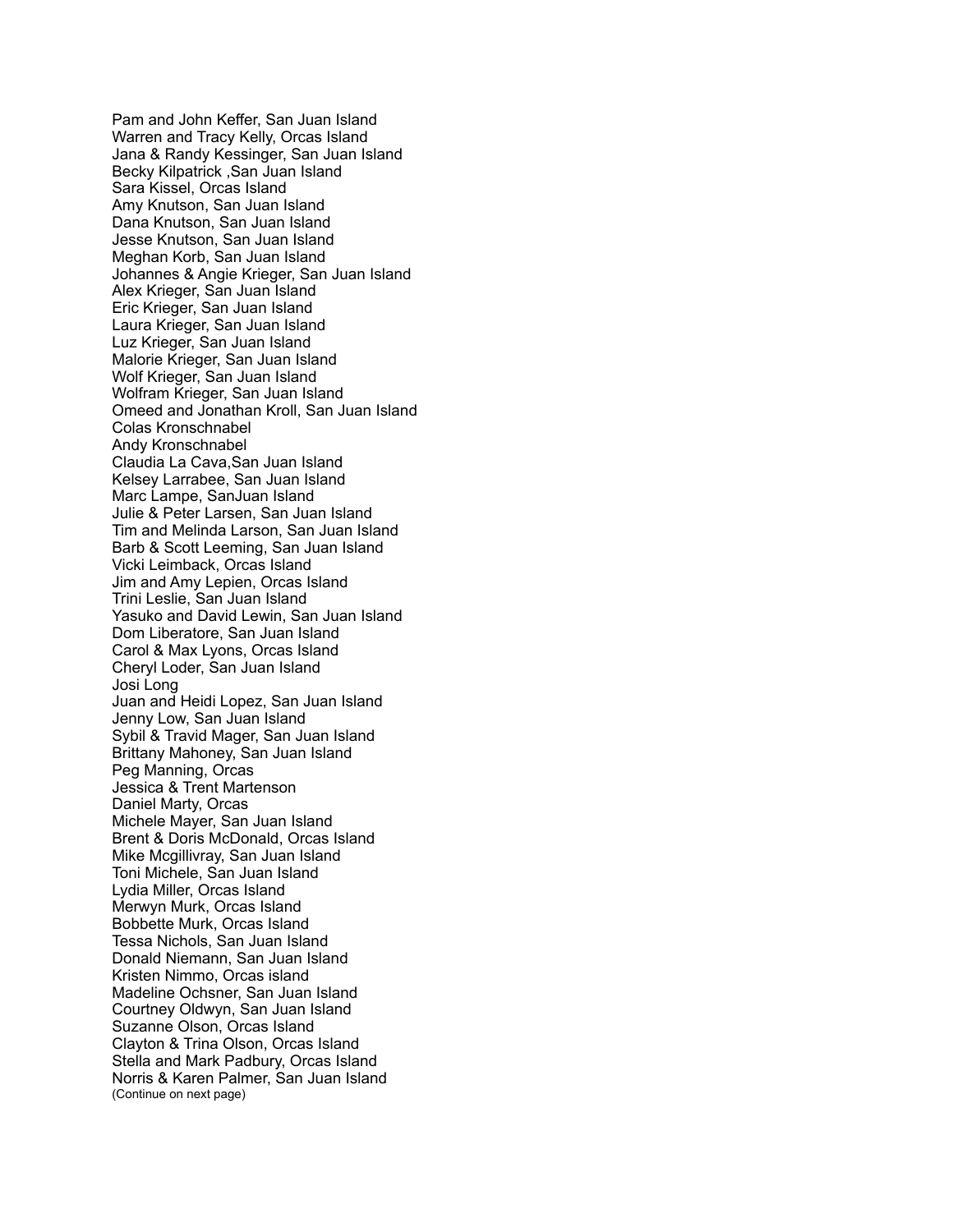Lorne Paulson, San Juan Island Amy Pearson Hal Peterson, Lopez Island Rob Peterson, San Juan Island Michaela K Peterson, Lopez Island Sherri Pierson, Orcas Island Melisa Pinnow, San Juan Island Timothy and Rene Polda, San Juan Island Larry and Elizabeth Pollock, Orcas Terese Prescott, San Juan Island Charis Pruitt, San Juan Island Jim Pruitt, San Juan Island Tyler Pruitt, San Juan Island Jorge Puente, Orcas Island Vijay Rathore, San Juan Island Jon Richards, San Juan Island Candace Richter, San Juan Island Debbi Rishel, San Juan Island Lisa Robinson-Spader, San Juan Island Barb Roddy, Orcas Island Patricia Roma, San Juan Island Mindy Rowse, Orcas Island Marie Rothlisberger, San Juan Island Marlis K. Sandwith, San Juan Island Roger Sandwith, San Juan Island Trygve Satterlee, San Juan Island Annette Schaffer, Friday Harbor Ryan Schiess, Friday Harbor Jayson & Katie Schmidt, San Juan Island Peter & Brenda Schmidt, San Juan Island Amanda Schmidt, San Juan Island Jennifer Schmidt, San Juan Island Hollie Schoppman, San Juan Island Kari and Jim Schuh, Orcas Island Katherine Schultz, San Juan Island Damien Scott, San Juan Island Michelle Seidelman, San Juan Island Mike Sharadin, San Juan Island Richard Simpson, San Juan Island Jeanne Sleeper, San Juan Island Heather Smith, San Juan Island Ryan Smith, San Juan Island Zak Speer, San Juan Island Jodi Spitalli, Orcas Drew and Chelsea St Pierre, Orcas Island Chad Stevens, San Juan Island Cindy Stewart, San Juan Island Edwin Stewart, San Juan Island Paula Sundstrom, San Juan Island Debra Sullivan, San Juan Island Bobby Tagney, San Juan Island Stacie Tangney, San Juan County Mitch Taylor, San Juan Island Rob Thesman, Lopez Island Burke Thomas, Orcas Island Barbara Thomas, Orcas Island Hyon Su Thomas, Friday Harbor (Continue on next page)